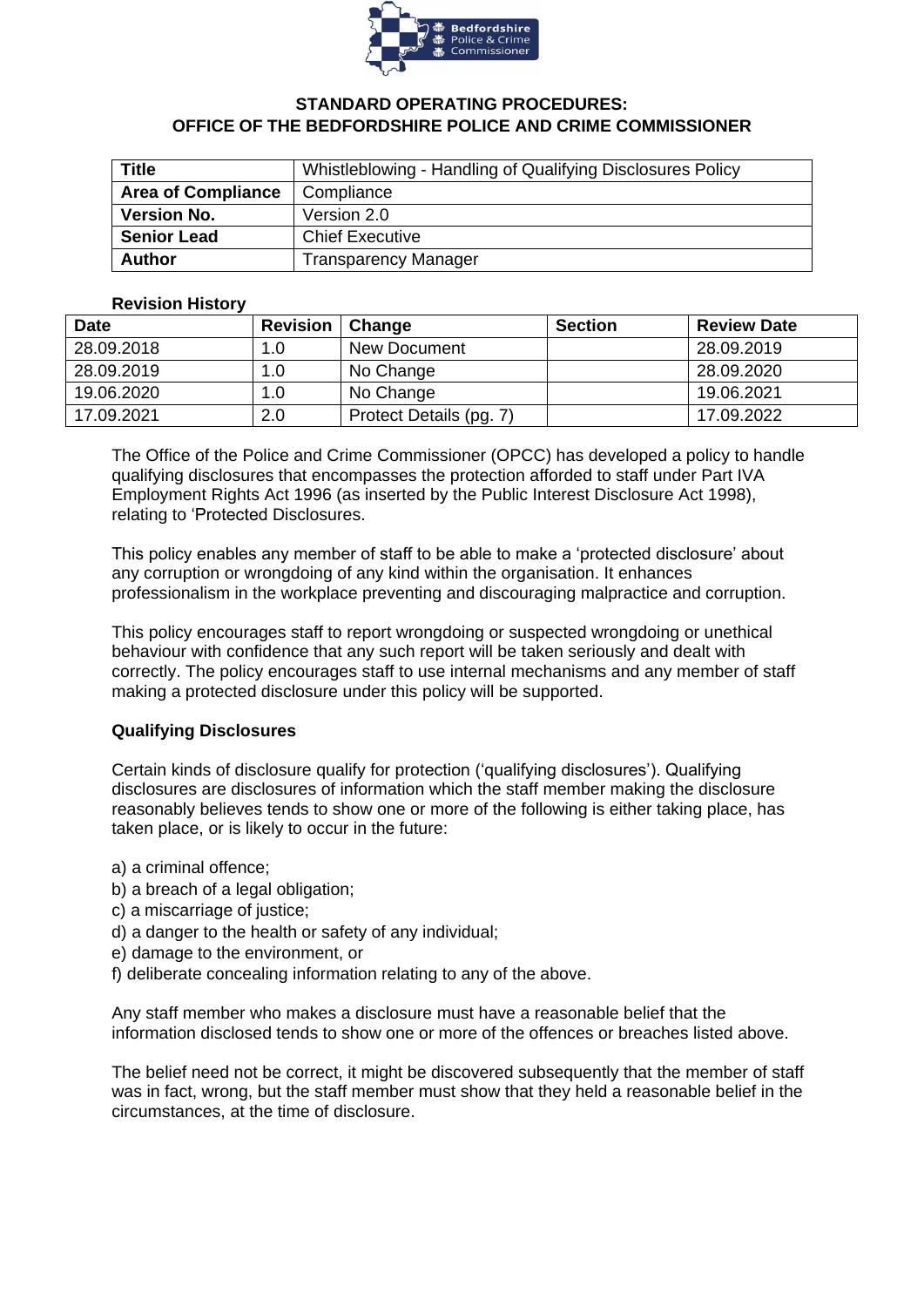

The PCC is determined that the culture and tone of these organisations are ones of honesty and opposition to fraud and corruption. There is an expectation and requirement that all individuals and organisations associated in whatever way with the OPCC will act with integrity, and that PCC and staff at all levels will lead by example in these matters. The PCC, the Chief Constable and their staff are important in the stance on fraud and corruption and they are positively encouraged to raise any concerns that they may have on these issues where they are associated with the activities of the Force and the OPCC. Concerns may be about something that:

- Is unlawful
- Is against the PCC's Standing Orders, Financial Regulations or policies
- Falls below established standards or practices
- Results in waste or loss to the PCC
- Amounts to improper conduct

Members of staff are often the first to realise that there may be something seriously wrong within the Office of the Police and Crime Commissioner ("the OPCC") for Bedfordshire.

However, they may not express their concerns because they feel that speaking up would be disloyal to their colleagues or to the Police and Crime Commissioner. They may also fear harassment or victimisation. In these circumstances it may be easier to ignore the concern rather than report what may just be a suspicion of malpractice.

The Police and Crime Commissioner is committed to the highest possible standards of openness, probity and accountability. In line with that commitment, the Police and Crime Commissioner expects officers and others that we deal with, who have serious concerns about any aspect of the OPCC's work to come forward and voice those concerns. It is recognised that most cases will have to proceed on a confidential basis. The Commissioner will not tolerate the victimisation of anyone raising a genuine concern and anyone responsible for such conduct will be subjectto disciplinary action.

This policy document makes it clear that you can do so without fear of victimisation, subsequent discrimination or disadvantage. This Confidential Reporting Policy is intended to encourage and enable members of staff to raise serious concerns within the OPCC rather than overlooking a problem or "blowing the whistle" externally.

This policy applies to all OPCC staff (temporary, permanent, part time and full time) and any agency staff or consultants undertaking work on behalf of the OPCC. It also applies to contractors working for the OPCC, such as agency staff.

Any disclosure must be made in the 'public interest'. Therefore matters relating to your own employment should be raised under the appropriate existing procedures e.g. Bedfordshire Police Fairness at Work Policy.

This policy aims to:

- encourage you to feel confident in raising serious concerns and to question and act upon concerns about practice
- provide avenues for you to raise those concerns and receive feedback on any action taken
- ensure that you receive a response to your concerns and that you are aware of how to pursue them if you are not satisfied reassure you that you will be protected from possible reprisals or victimisation if you have a reasonable belief that your concerns are justified.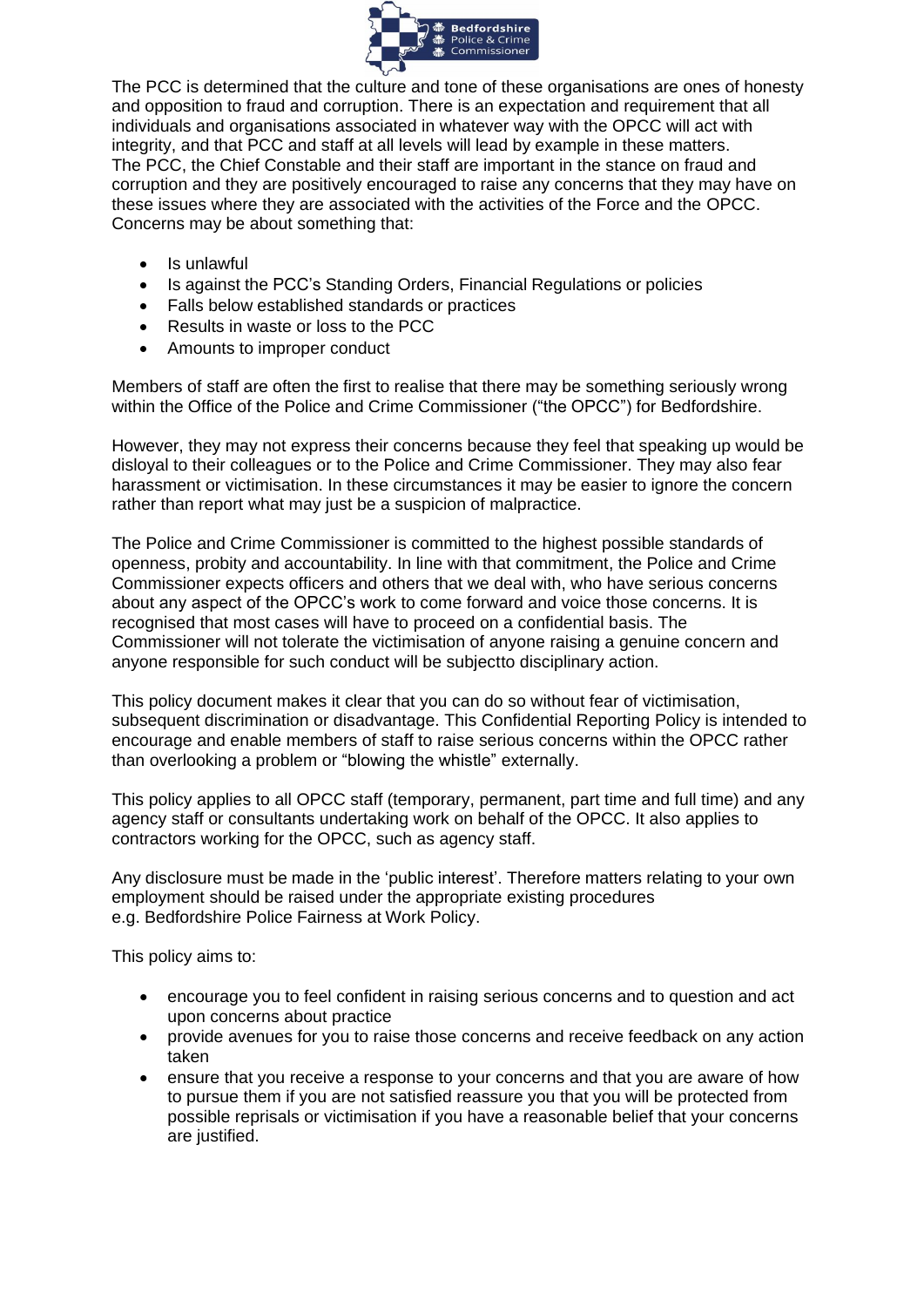

The Confidential Reporting Policy is intended to cover major concerns that fall outside the scope of other procedures. Your concern may be about something that:

- is unlawful (e.g. theft, false claims etc)
- is related to miscarriages of justice
- relates to possible fraud and corruption
- is a health and safety risk (including risks to the public as well as colleagues)
- damages the environment
- relates to the unauthorised use of public funds
- relates to sexual or physical abuse
- amounts to improper or other unethical conduct
- makes you feel uncomfortable in terms of known standards, your experience or the standards you believe the OPCC subscribes to
- is against the OPCC's procedures, rules and policies or
- falls below established standards of practice
- relates to the conduct of the Police and Crime Commissioner

The OPCC is committed to good practice and high standards and wants to be supportive of staff.

The OPCC recognises that the decision to report a concern can be a difficult one to make (not least because of the fear of reprisal from those responsible for, or suspected of, the malpractice). If what you are saying is true, you should have nothing to fear because you will be doing your duty to your employer.

The OPCC will not tolerate any harassment or victimisation in accordance with the Anti-Discrimination in the Workplace guidance and will take appropriate action to protect you when you raise a concern. However, should you feel that you have suffered harassment, either directly or indirectly, from your employer and or co-workers as a result of raising a concern then you should refer the matter to the Chief Executive.

Any investigation into allegations of potential malpractice will not influence, or be influenced by, any disciplinary or redundancy procedures that may already affect you.

#### **Confidentiality**

All concerns will be treated in confidence and every effort will be made not to reveal your identity if you so wish. However, you should appreciate that the investigation process may reveal the source of the information and a statement by you may be required as part of the evidence. At the appropriate time you may need to come forward as a witness.

#### **Anonymous disclosures**

This policy encourages you to put your name to any expression of concern about possible wrongdoing whenever possible

Concerns expressed anonymously are generally likely to be less credible and much more difficult to investigate. Factors to be taken into account would include:

- the seriousness of the issues raised
- the credibility of the concern; and
- the likelihood of confirming the allegation from attributable sources.
- Unsubstantiated concerns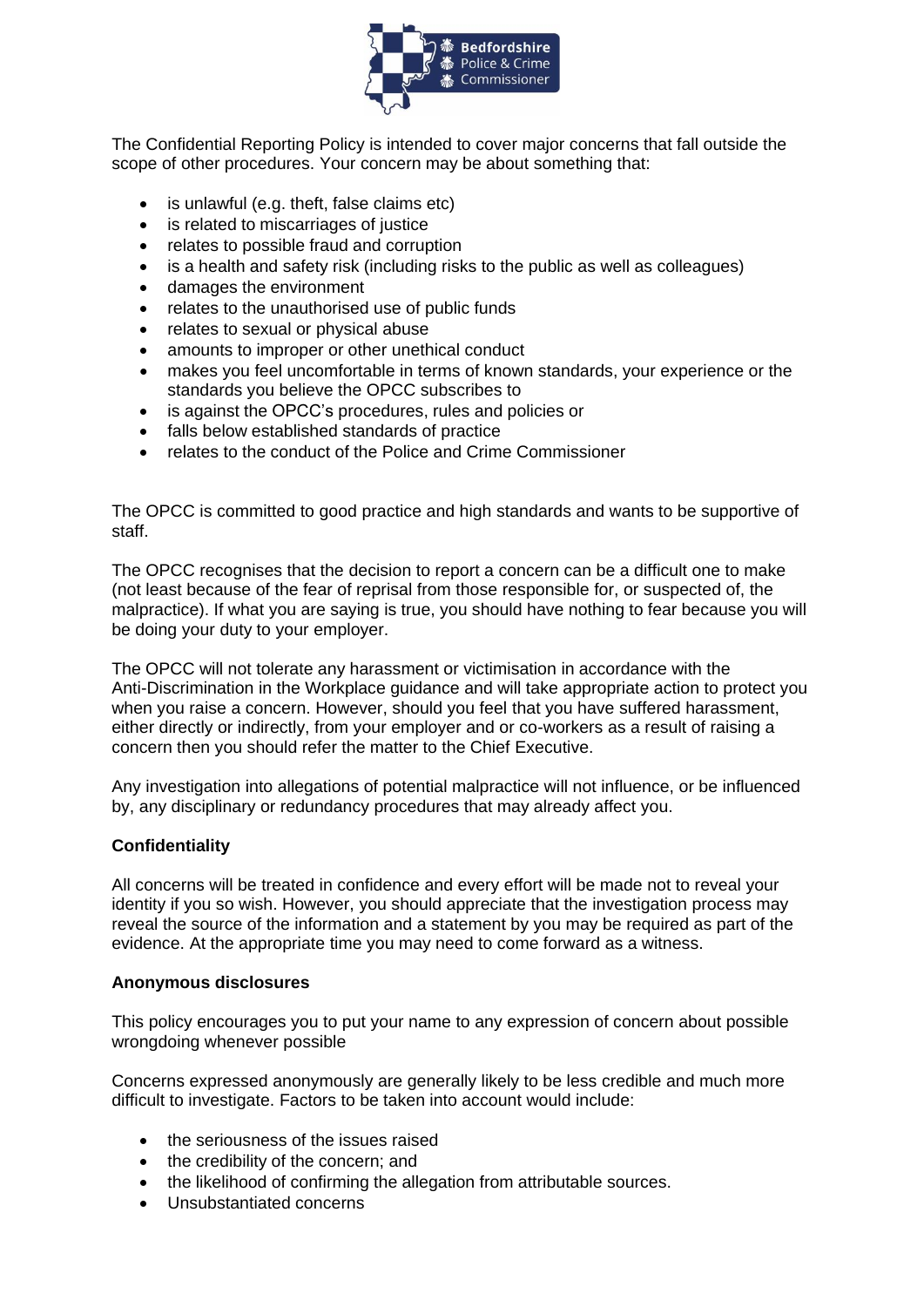

If you make a disclosure in the public interest and it is not confirmed by the investigation, no action will be taken against you. If, however, you make an allegation frivolously, maliciously or for personal gain, disciplinary action may be taken against you.

#### **How to raise a concern**

You may wish to consider discussing your concern with a colleague or professional association representative first and you may find it easier to raise the matter if there are two (or more) of you who have had the same experience or concerns.

You may invite your professional association representative or a colleague to raise a matter on your behalf. As a first step, you should normally raise any concerns about a member of staff with your immediate manager. This depends, however, on the seriousnessand sensitivity of the issues involved and who is suspected of the malpractice. If in any doubt, speak to the Chief Executive.

Concerns may be raised verbally or in writing. If you do not feel able to put your concerns in writing you should phone or meet the appropriate officer who will agree your statement with you. If you wish to make a written report you are invited to use the following format:

- the background and history of the concern (giving relevant dates names and places)
- the reason why you are particularly concerned about the situation

The earlier you express the concern the easier it is to take action. Although you are not expected to provide proof, you will need to demonstrate to the person that you contact that there are reasonable grounds for your concern.

# **How the OPCC will respond**

The OPCC will respond to your concerns. Please note that testing out your concerns is not the same as either accepting or rejecting them. Where appropriate, the matters raised may:

- be investigated by management, internal auditors, or through the disciplinary process
- be referred to the Police
- be referred to the external auditor
- form the subject of an independent inquiry

In order to protect individuals (and those accused of misdeeds or possible malpractice) initial enquiries will be made to decide whether an investigation is appropriate and, if so, what form it should take. The overriding principle which the OPCC will have in mind is the public interest.

Concerns or allegations which fall within the scope of specific procedures (for example, grievance issues) will normally be referred for consideration under those procedures. Some concerns may be resolved by agreed action without the need for investigation. If urgent action is required this will be taken before any investigation is conducted. Within ten working days of a concern being raised, the person to whom it is addressed will write to you:

- acknowledging that the concern has been received
- indicating how the OPCC proposes to deal with the matter
- giving an estimate of how long it will take to provide a final response
- telling you whether any initial enquiries have been made, and
- telling you whether further investigations will take place and if not, why not.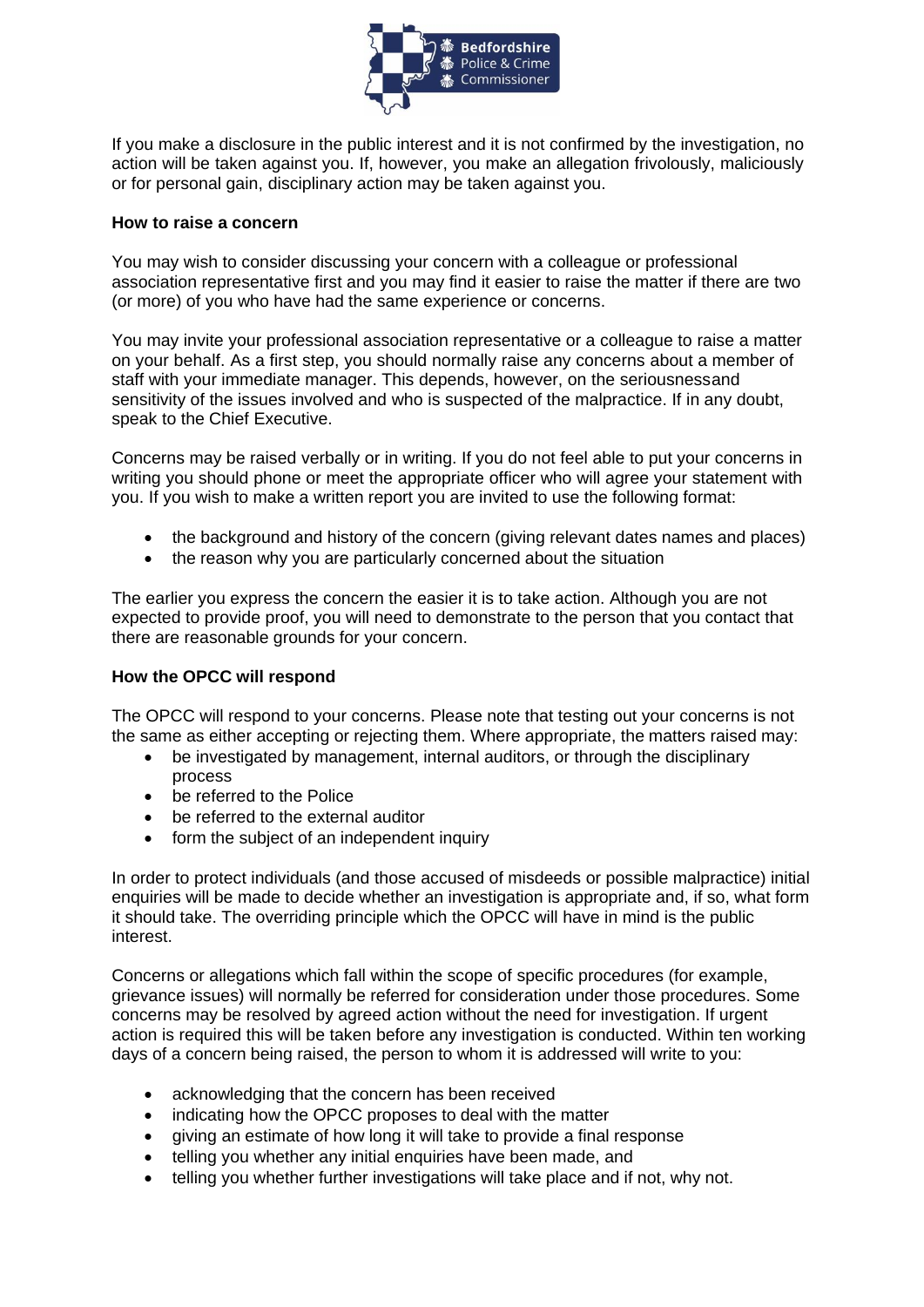

The amount of contact between you and the officer(s) considering the issue(s) will depend on the nature of the matter(s) raised, the potential difficulties involved and the clarity of the information provided. If necessary, the OPCC will seek further information from you.

Where any meeting is arranged (off-site if you so wish) you can be accompanied by a professional association representative or a colleague (who is not involved in the area of work in which the concern relates).

The OPCC will take steps to minimise any difficulties that you may experience as a result of raising a concern. For instance, if you are required to give evidence in criminal or disciplinary proceedings the OPCC will arrange for you to receive advice about the procedure.

The OPCC accepts that you need to be assured that the matter has been properly addressed. Subject to any legal constraints, we will inform you of the outcome of any investigation.

## **The Responsible Officer**

The Chief Executive has overall responsibility for the maintenance and operation of this policy. She will maintain a record of concerns raised and the outcomes (but in a form which does not endanger your confidentiality).

## **How the matter can be taken further**

This policy is intended to provide you with an avenue within the OPCC to raise concerns. The OPCC hopes you will be satisfied with any action taken. If you are not, and if you feel it is right to take the matter outside the OPCC, the following are possible contact points:

- the external auditor
- your trade union
- your local Citizens Advice Bureau or a relevant voluntary organisation
- relevant professional bodies or regulatory organisations
- the Police
- your solicitor
- the Ombudsman
- Police and Crime panel

If you do take the matter externally, you should ensure that you do not disclose confidential or privileged information. Please check with the Chief Executive or your line manager first.

#### **Statutory Protection**

This policy does not in any way affect your statutory rights as an employee under Part IVA of the Employment Rights Act 1996, which was brought into force by the Public Interest Disclosure Act 1998 commonly referred to as "The Whistleblowing Act".

These provisions give employees statutory protection against unfair dismissal and other forms of disciplinary action if the make certain types of disclosure in the public interest.

A "qualifying disclosure" means any disclosure of information which in the reasonable belief of the worker making the disclosure tends to show one or more of the following:

That a criminal offence has been committed, is being committed or is likely to be committed